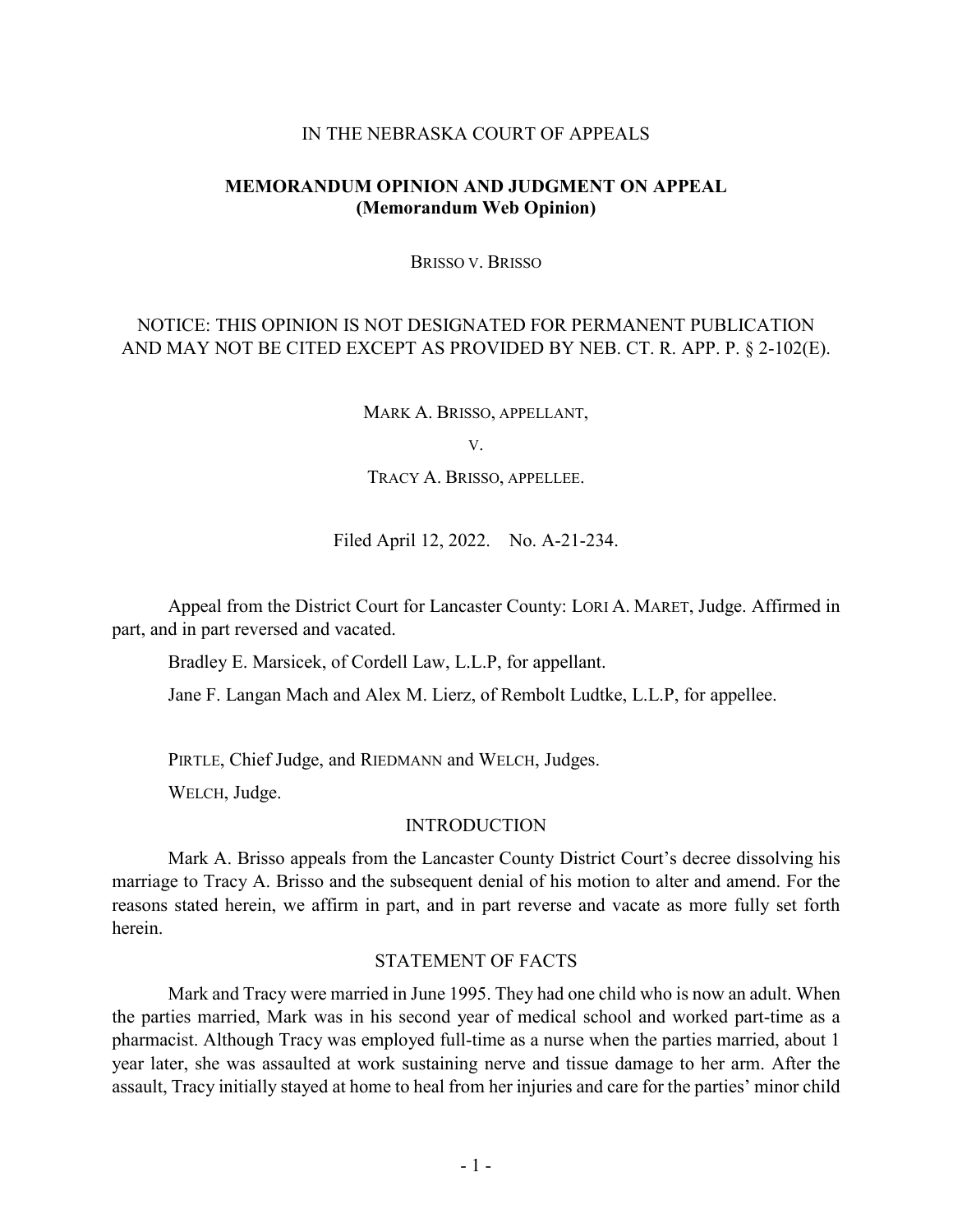who was born in 1997. She returned to work on a part-time basis performing light duty work until she was laid off sometime in 1998. Due to her workplace injury, Tracy was compensated for her lost wages and future medical expenses in the amount of \$198,000.

When Mark completed medical school in 2003, the parties relocated to Illinois for Mark's fellowship program. Tracy obtained part-time employment as a nurse at a jail. The parties resided together for about a year until 2004 when Tracy and the parties' child moved to Council Bluffs, Iowa, due to marital discord. Tracy transferred her employment to work part-time as a nurse in Douglas and Pottawattamie counties. After Mark completed his fellowship in 2006, he obtained a position in Lincoln, Nebraska. Although he stayed with Tracy for three weeks in Council Bluffs, he subsequently purchased a home in Lincoln as his job required him to reside within a certain proximity to the hospital. Despite maintaining separate households, Mark and Tracy remained married, took vacations as a family and as a couple, spent holidays together, and maintained a joint bank account. Additionally, Mark testified that he continued to pay Tracy's monthly expenses of approximately \$5,500 in addition to paying for their child's expenses.

From 2006 until 2010, Tracy was the director of nursing with a company responsible for providing nursing care at the Douglas County Correctional Facilities. During this time, Tracy worked between 30 to 40 hours per week and earned \$41,685 in 2006; \$50,414 in 2007; \$65,621 in 2008; \$67,373 in 2009; and \$49,225 in 2010. She testified that she left that position in 2010 when the company was purchased. She returned to part-time work as a nurse with the Pottawattamie County Jail system from 2010 to 2018.

In September 2018, Mark filed a complaint for dissolution and, in response, Tracy filed an answer and counterclaim for dissolution. In May 2019, Tracy filed a motion for temporary alimony alleging that she was disabled and needed support during the pending litigation. Thereafter, Mark discontinued his monthly payments to cover Tracy's expenses. Following a hearing on Tracy's motion, the court ordered Mark to pay \$10,000 temporary alimony per month retroactive to May 2019, subtracting obligations paid on Tracy's behalf by Mark.

Because the parties disagreed about Tracy's disability status and her earning capacity, during discovery, Tracy filed a motion for temporary expert and attorney fees relating to that issue. In January 2020, the court ordered Mark to pay \$2,500 for Tracy's disability assessment and \$7,500 toward Tracy's legal fees. Mark paid the fees as ordered.

The trial was held over 4 days in June and August 2020. Mark testified on his own behalf and also called as witnesses Bruce Wilkie, an appraiser, and Jack Greene, a vocational expert. Tracy testified on her own behalf and called additional witnesses including Dr. Kelly Pierce, a friend and expert witness; Jane Yaffe-Rowell, a vocational expert; Judy Wilson, an appraiser; and Larry Morris, Tracy's father. The court received numerous exhibits including discovery requests and responses, evidence of payments, joint tax returns, paystubs and earning histories, monthly expenses, evidence of debts, valuation reports, bank account summaries, insurance and retirement accounts, credit reports, tax debt summaries, student loan documents, business information, credit card spending habits and payments, medical reports, invoices, and pictures and documents relating to Tracy's recreational activities and trips.

During trial, Tracy urged that she needed alimony to cover her monthly expenses as she was unable to be employed due to her medical conditions. Tracy's physician and acknowledged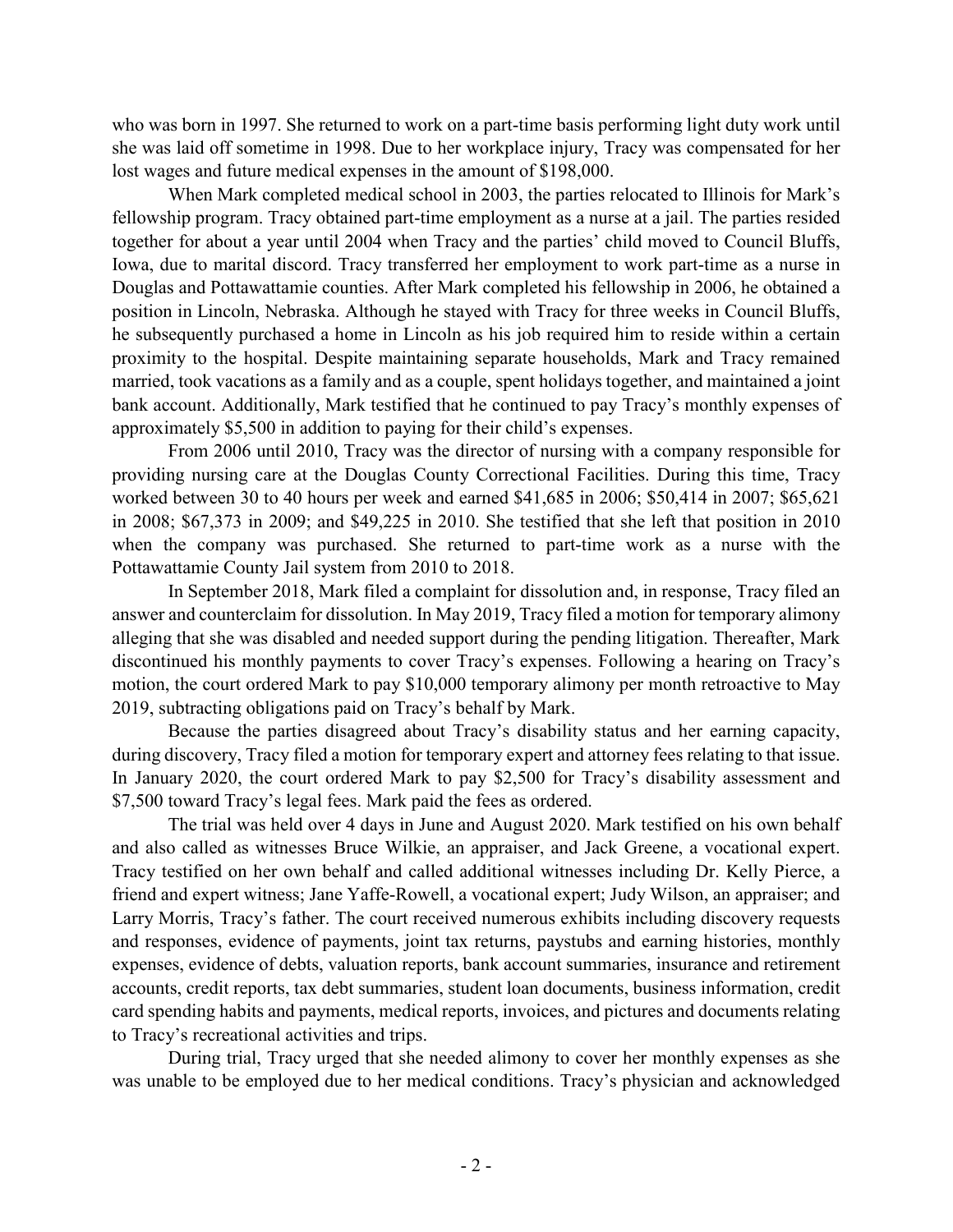friend, Dr. Pierce, testified that, in 2019, he completed an application for Social Security (SSA) disability at Tracy's request. In connection with that application, Dr. Pierce indicated that Tracy had left arm neuropathy relating to a traumatic injury occurring in 1996 and had chronic laryngeal spasms. In a separate report, Dr. Pierce indicated that Tracy was unable to sit for more than 20 minutes, stand for more than 15 minutes, or lift more than 20 pounds. Although Dr. Pierce acknowledged that, prior to October 16, 2019, he had not placed any work restrictions on Tracy, he testified that Tracy was unable to work in a competitive work environment. Dr. Pierce said that Tracy's recreational activities did not change his opinion about her ability to work because "[i]t's my opinion, in conjunction with the patient, to decide what you can and can't do at that point in time" and that "I always [err] on the side of caution and tell my patients . . . if I think they have a medical problem where they can get hurt, I advise them to be careful and tailor their activities to what they know they can and can't do."

Tracy also called Yaffe-Rowell, a vocational expert, to testify regarding Tracy's employability. Yaffe-Rowell opined that Tracy would likely not be able to return to work as a general duty nurse, but that she would be able to perform more sedentary jobs after taking steps to reinstate her nursing license or she could take another suitable job unrelated to nursing. However, Yaffe-Rowell acknowledged that Tracy's laryngeal spasms and mental health would cause her to miss more than 4 days of work per month. Yaffe-Rowell concluded that, if Tracy could manage her breathing episodes, she might be more employable. On cross-examination, Yaffe-Rowell admitted that she did not complete a functional capacity evaluation of Tracy and relied mostly on Dr. Pierce's medical report in rendering her opinion. In response to a question about the connection between alcohol use and Tracy's breathing-related episodes, Yaffe-Rowell further acknowledged that if Tracy experienced breathing issues only in connection with alcohol use, this information could be relevant to Yaffe-Rowell's assessment as to whether the respiratory condition affected Tracy's employability. Although Yaffe-Rowell testified that she was aware of some of Tracy's active lifestyle, she acknowledged she was not aware that Tracy completed multiple kayaking challenges or the full extent of the physicality of the challenges which sometimes lasted between 10 and 12 hours. Further, Yaffe-Rowell acknowledged that she was unaware that 3 weeks prior to Dr. Pierce writing his report, upon which she relied in forming her opinion, Tracy had completed a 72-mile kayaking challenge in 12 hours. Yaffe-Rowell indicated that Tracy could perform lower intensity nursing jobs that did not involve heavy lifting or require the application of fine motor skills with her dominant hand. Further, regarding Tracy's inability to work, Yaffe-Rowell indicated that Tracy could only work if her breathing issues were controlled.

In response, Mark called Greene, a vocational expert, to testify regarding Tracy's employability and earning capacity. Greene testified that many of the medical concerns reported by Tracy and documented by Dr. Pierce were inconsistent with Tracy's demonstrated active lifestyle. Greene testified that, in an interview, Tracy self-reported that she had specific physical limitations such as breathing issues and the inability to reach forward with her upper extremities, to participate in prolonged activities, or to lift items unless they were light such as a dinner plate. However, Greene noted that Tracy's self-reporting was inconsistent with Tracy's demonstrated active lifestyle which included running half marathons, being an avid cyclist participating in a 3-day 100-mile bike ride, and participating in multiple kayak challenges ranging from 50 to 72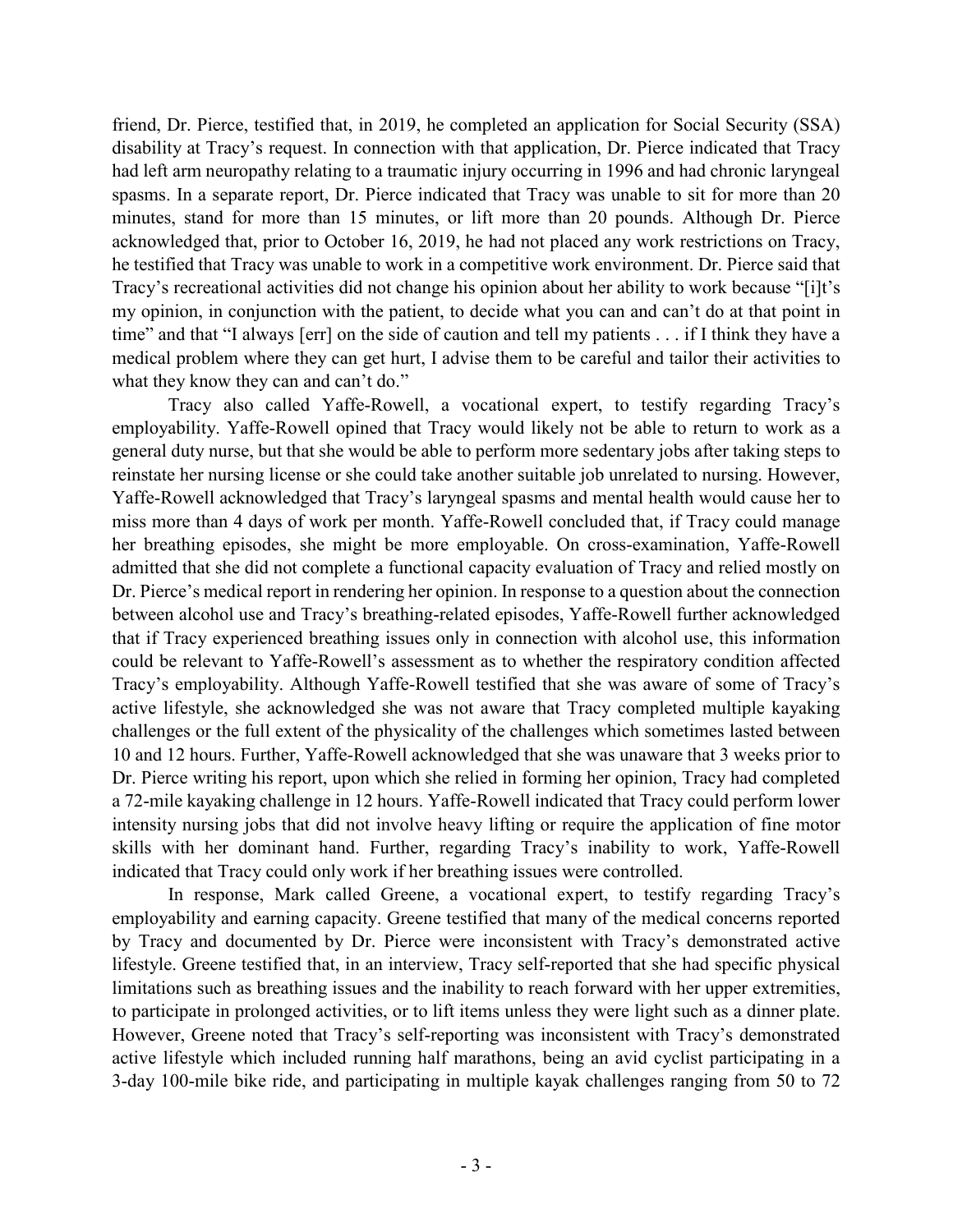miles lasting for extended periods of time. Greene further noted that Tracy's treating physicians had not previously reported Tracy's inability to perform work activities prior to 2019 and opined that Dr. Pierce failed to provide medical evidence of disability. He further testified that Tracy's disability claim was discredited by the SSA's denial of her 2019 application for disability benefits.

Greene ultimately opined that, having reviewed and considered Tracy's medical records, her SSA rejection letter, her history of recreational activities, his interview with Tracy, and his research into the steps Tracy would need to pursue to regain her nursing license, that Tracy had the capacity to return to work as a registered nurse for an estimated median annual wage of \$63,810. He also opined that Tracy could obtain employment as a cardiac monitor technician or phlebotomist at a starting salary ranging between \$26,000 to \$36,000 per year and median wages of \$34,910 to \$46,210.

In February 2021, the court entered an order dissolving the parties' marriage. The court awarded both parties the property in their possession except that Mark was awarded the four-wheeler trailer stored at Tracy's home and Tracy was awarded possession of certain antiques, a margarita machine, liquor shelf, clock, any plant stands, and their son's baby book. Additionally, property located in a storage shed was divided equally with each party to take turns selecting items with witnesses present. Mark was awarded all interest and debts in his business known as M&R Properties and Tracy was awarded the Council Bluffs residence valued at \$359,600. The Lincoln home had been sold and proceeds in the amount of \$202,147.84 were placed in escrow. Of that amount, \$192,147.48 remained in escrow at the time of the trial due to a \$10,000 authorized withdrawal by Mark to cover his temporary alimony obligation. The court awarded Mark \$91,033.92 of the proceeds from the Lincoln home taking into consideration the \$10,000 authorized withdrawal and awarded Tracy \$101,033.92.

The court awarded each party the bank accounts held in their respective names. Further, the court determined that Mark's student loans were premarital property because Mark had not established what portion of his student loans were incurred during the marriage or were attributable to family expenses. The court found that the parties' 2018 and 2019 tax debt was nonmarital debt which it ordered Mark to pay. The court also accepted the parties' stipulation to a 25 percent reduction in the retirement accounts since the accounts were nonqualified tax-deferred accounts. The court awarded Mark the Fidelity 457(b) retirement account and Bryan Health 401(k) plan and awarded Tracy the IPERS retirement plan. In its order, the court stated:

The Court finds that the proposed division is slightly in [Tracy's] favor and, given the Court's authority to award each party 1/3 to 2/3 of the total marital estate, declines to order equalization.

The Division of Assets and Debts contained in attached exhibit "A" is fair and reasonable, is not unconscionable, and should be, and hereby is, approved by this Court.

The court next determined the award of alimony considering the parties' circumstances, duration of the marriage, each party's history of contributions to the marriage, Tracy's need for job training, Tracy's contributions to her spouse's education, the income and earning capacity of each party, potential future inheritance to the payor/payee spouse, pensions, income earned during the marriage and how it was spent, the effect of the marriage on the ability of recipient to secure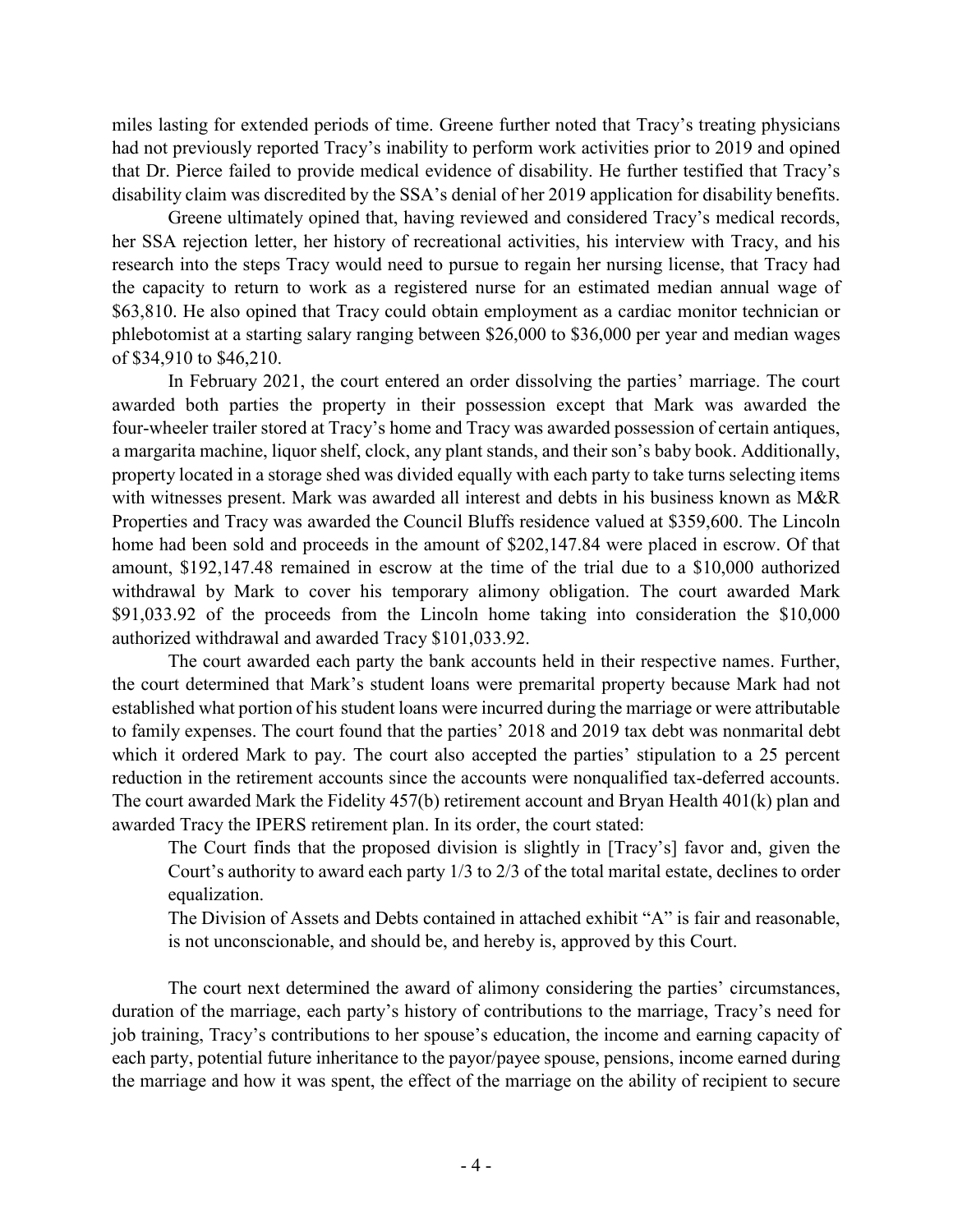future employment, the physical and mental stability of the recipient spouse, interruptions of personal careers or educational opportunities, and the general equities of the situation.

At the time of the dissolution, the court noted that the parties were 50 years old, that they had been married for 25 years but had maintained separate households since 2004, that there was a significant amount of spending during the marriage and separation, and that Mark had been the primary source of income supporting Tracy and the parties' minor child until 2018 when Mark began a new relationship. The court determined that although the parties maintained separate households, they still acted as a married couple until 2018.

The court found that Tracy was the primary caretaker of the parties' son and, after Tracy moved to Iowa in 2004, she became the child's sole caregiver. The court found that Tracy contributed to Mark's education noting that, when the parties were first married, Tracy worked and supported Mark while he attended medical school and his fellowship, while Mark worked part time as a pharmacist. Additionally, the court found that Tracy's career opportunities were interrupted due to her relocating with Mark while he was pursuing his medical education and because, a year into the parties' marriage, Tracy sustained a workplace injury which permanently damaged her left arm. The court noted that, although Tracy received a \$198,000 settlement for lost wages and future medical expenses, the parties had no specific recollection as to how the settlement was spent other than to pay the parties' expenses and debts, but that the parties agreed that the settlement was not set aside to pay for Tracy's future medical expenses. Tracy later returned to work full time from 2005-2010 and part-time from 2010-2018, but allowed her nursing license to lapse in 2019 stating that she forgot to renew it. As a result, the court indicated that Tracy had almost no earnings for the past 5 years and was in the process of reapplying for disability benefits due to her prior injury and additional medical conditions that arose in 2017.

The court found that Mark earned \$750,000 the previous year and that his lowest earnings in the last 5 years amounted to \$479,000 in 2018, which the court used in setting the temporary alimony award. The court also considered the parties' retirement accounts for expected future income but determined that the value of those accounts was relatively minimal and that there were no significant assets from which Tracy could expect to receive interest in the future.

At the time of trial and in her request for temporary alimony, Tracy indicated that she was unable to work due to her workplace injury and additional medical conditions which arose in 2017. Tracy stated that she took multiple medications and suffered from anxiety and depression. As a result of these claims, the court heard expert witness testimony to determine Tracy's earning capacity. The court found that the reports and testimony from the vocational experts provided that since Tracy had not worked since January 2018, Tracy would need additional job training or certifications to reenter the workforce. Although Tracy's vocational expert and physician both testified that Tracy was unemployable for medical reasons, the court acknowledged that Tracy's recreational activities and active lifestyle, which included high intensity fitness training, biking, and competitive kayak races lasting 12 hours, "bring[s] that opinion into question." The court stated that even though Tracy had some medical issues which limited her ability to work in her original capacity as a nurse, there were other opportunities for her to pursue and Tracy had some ability to be employed even if she needed some accommodations.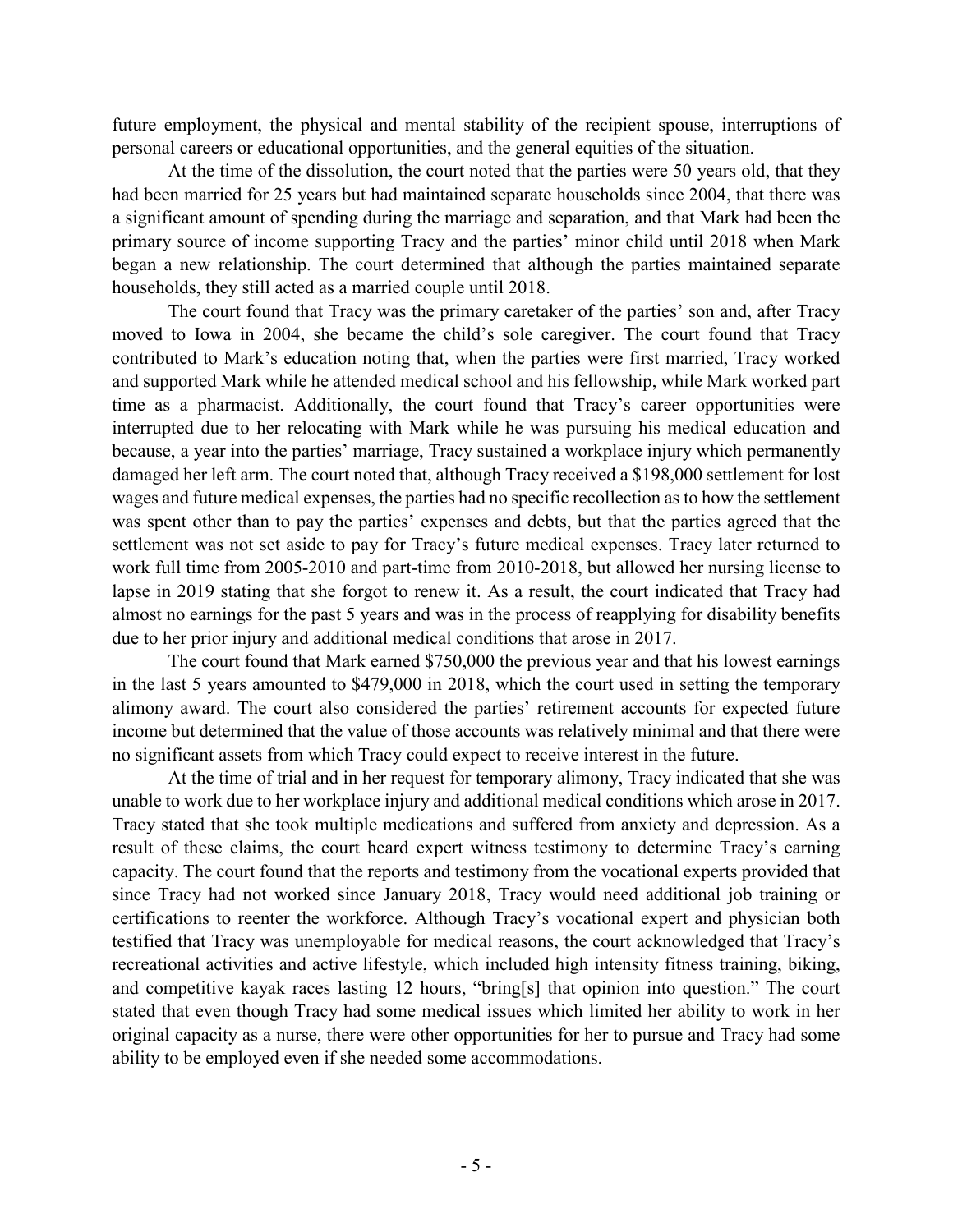The court further considered the parties' expenses in comparison to their total income. Mark provided the court with an expense worksheet detailing his proposed expenses which he argued approximated \$14,000 per month not including his monthly \$10,000 temporary alimony obligation to Tracy. Tracy submitted evidence of her proposed expenses which she argued approximated \$10,000 per month with an estimated budget of \$14,000 in anticipation of having to pay the costs of items currently paid by Mark such as health insurance, allotments to pay for home repairs, and funds to replace her 11-year-old vehicle.

After considering the relevant factors, the court ultimately determined that the equities weighed in favor of an award of alimony and granted Tracy \$14,000 per month for 72 months. Further, the court ordered that Mark maintain a \$1,008,000 life insurance policy naming Tracy as the beneficiary. Additionally, based upon the court's finding that Mark's attempt to force a dissolution of marriage into an adjudication of Tracy's disability had increased the amount of attorney fees and expert witness fees, the court ordered Mark to reimburse Tracy for \$8,763.76 in expert fees and pay \$60,000 towards Tracy's attorney fees related to that issue to be paid within 30 days of the court's order.

Following the entry of the dissolution decree, Mark timely filed a motion to reopen and enlarge the record, reconsider, and alter or amend the judgment asserting that the court's finding was verbatim to Tracy's proposed decree which contained multiple inaccurate findings that were contrary to evidence and testimony and resulted in a gross inequity in favor of Tracy. Mark requested that the court reopen and enlarge the record for further evidence regarding income so it could properly be considered; to alter or amend the judgment due to the inaccuracies in the findings; to reconsider the alimony award as it was unjust, unfair and grossly inequitable; to reconsider the determinations as to Mark's student loans and the life insurance policy ordered by the court; and to alter and amend the decree related to the personal property division. Finally, Mark objected to the court's award of attorney and expert fees. The court overruled Mark's motion. Mark has timely appealed to this court.

## ASSIGNMENTS OF ERROR

Mark assigns as error, renumbered and restated, that the district court abused its discretion in (1) awarding Tracy alimony amounting to nearly 70 percent of Mark's monthly income; (2) ordering Mark to pay \$60,000 in attorney fees and \$8,763.76 in expert fees to Tracy; (3) permitting the expert testimony of Dr. Pierce when he was an undisclosed expert and failed to perform sufficient examination or testing to provide an opinion as to Tracy's ability to work; (4) finding that Mark's student loan debt was nonmarital property; and (5) its division of the parties' marital estate including awarding Mark all of the retirement accounts, allocating most of the debt to him, and awarding Tracy nearly all of the cash assets.

#### STANDARD OF REVIEW

In a marital dissolution action, an appellate court reviews the case de novo on the record to determine whether there has been an abuse of discretion by the trial judge. *Wiedel v. Wiedel*, 300 Neb. 13, 911 N.W.2d 582 (2018). This standard of review applies to the trial court's determinations regarding custody, child support, division of property, alimony, and attorney fees. *Id*.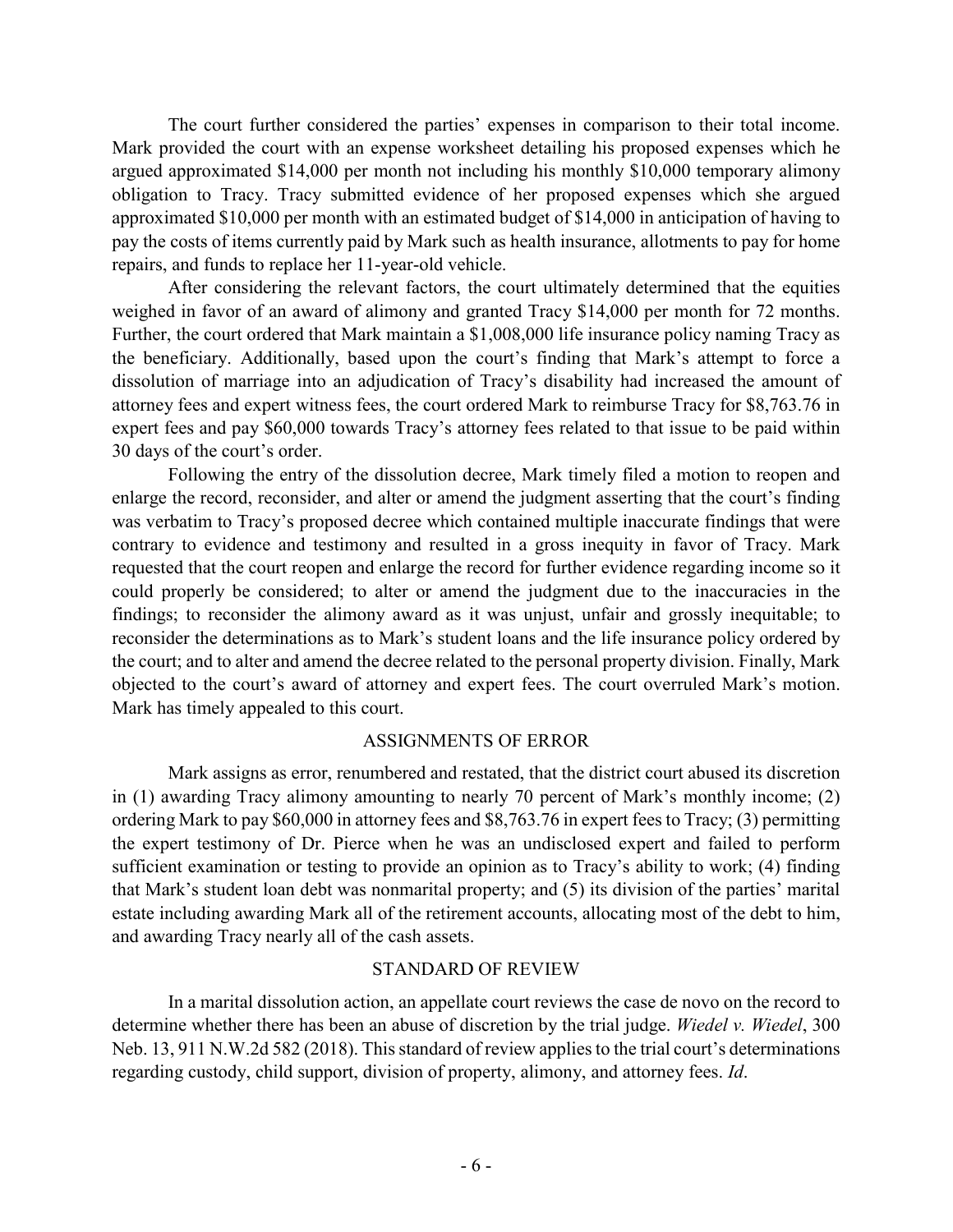When evidence is in conflict, an appellate court considers and may give weight to the fact that a trial court heard and observed the witnesses and accepted one version of the facts rather than another. *White v. White,* 304 Neb. 945, 937 N.W.2d 838 (2020).

### ANALYSIS

Before addressing Mark's assigned errors, we note that Neb. Rev. Stat. § 42-365 (Reissue 2016) provides, in pertinent part:

While the criteria for reaching a reasonable division of property and a reasonable award of alimony may overlap, the two serve different purposes and are to be considered separately. The purpose of a property division is to distribute the marital assets equitably between the parties. The purpose of alimony is to provide for the continued maintenance or support of one party by the other when the relative economic circumstances and the other criteria enumerated in this section make it appropriate.

Alimony, child support, and property settlement issues must be considered together to determine whether a court has abused its discretion. *Salmon v. Salmon*, 219 Neb. 899, 367 N.W.2d 142 (1985).

#### **ALIMONY**

Mark first contends that the district court abused its discretion in the amount of temporary and permanent alimony awarded to Tracy. He argues that the award is unreasonable because it constitutes nearly 65 percent to 71.78 percent of his monthly income.

Section § 42-365 provides in part:

When dissolution of a marriage is decreed, the court may order payment of such alimony by one party to the other and division of property as may be reasonable, having regard for the circumstances of the parties, duration of the marriage, a history of the contributions to the marriage by each party, including contributions to the care and education of the children, and interruption of personal careers or educational opportunities, and the ability of the supported party to engage in gainful employment without interfering with the interests of any minor children in the custody of such party. Reasonable security for payment may be required by the court.

In dividing property and considering alimony upon a dissolution of marriage, a court should consider four factors: (1) the circumstances of the parties, (2) the duration of the marriage, (3) the history of contributions to the marriage, and (4) the ability of the supported party to engage in gainful employment without interfering with the interests of any minor children in the custody of each party. *Wiedel v. Wiedel*, 300 Neb. 13, 911 N.W.2d 582 (2018). In addition, a court should consider the income and earning capacity of each party and the general equities of the situation. *Id*.

In *Nelson v. Richardson-Nelson*, 30 Neb. App. 15, 30, 964 N.W.2d 463, 473 (2021), this court explained: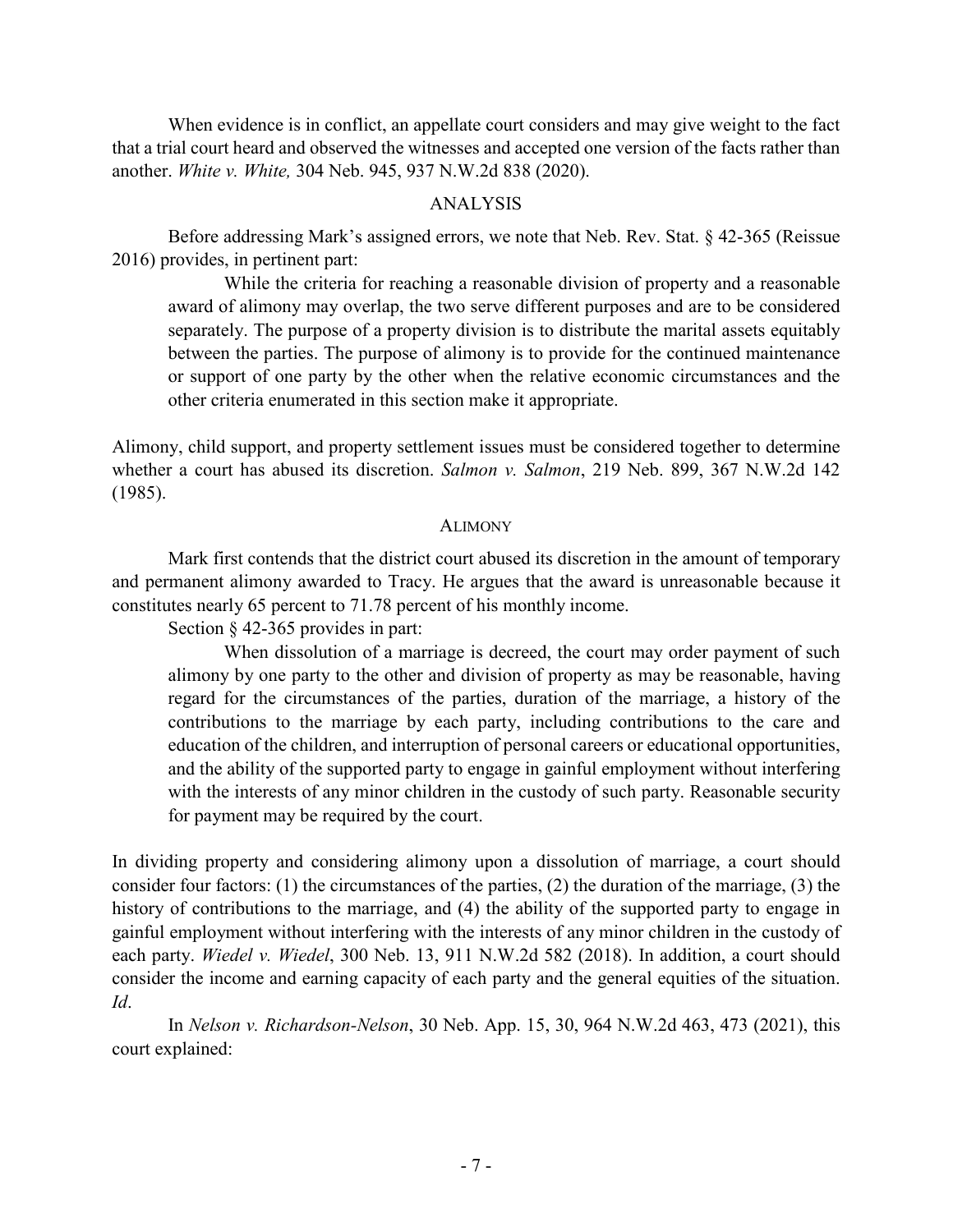The purpose of alimony is to provide for the continued maintenance or support of one party by the other when the relative economic circumstances make it appropriate. *Id*. In reviewing an alimony award, an appellate court does not determine whether it would have awarded the same amount of alimony as did the trial court, but whether the trial court's award is untenable such as to deprive a party of a substantial right or just result. *Id.* The ultimate criterion is one of reasonableness. *Id.* An appellate court is not inclined to disturb the trial court's award of alimony unless it is patently unfair on the record. *Id.* Alimony is not a tool to equalize the parties' income, but a disparity of income or potential income might partially justify an alimony award. *Grothen v. Grothen*, 308 Neb. 28, 952 N.W.2d 650 (2020). Above all else, the duration of an alimony award must be reasonable. *Wiedel v. Wiedel*, 300 Neb. 13, 911 N.W.2d 582 (2018).

Alimony should not be used to equalize the incomes of the parties or to punish one of the parties. *Taylor v. Taylor*, 222 Neb. 721, 386 N.W.2d 851 (1986). However, disparity in income or potential income may partially justify an award of alimony. *Id*. In determining whether alimony should be awarded, in what amount, and over what period of time, the ultimate criterion is one of reasonableness. *Id*. The primary purpose of alimony is to assist an ex-spouse for a period of time necessary for that individual to secure his or her own means of support. *Gress v. Gress*, 274 Neb. 686, 743 N.W.2d 67 (2007).

Here, the court awarded Tracy temporary monthly alimony of \$10,000 retroactive to May 1, 2019. In order to pay the temporary alimony award, Mark testified that he had to take a \$20,000 loan from his 401K. Due to financial difficulties caused, in part, by the tax consequences of the alimony award and COVID-19 affecting his income, Mark filed a motion with the court requesting a reduction in the temporary alimony award. The court did not reduce Mark's temporary alimony obligation and, in the dissolution decree, awarded Tracy alimony of \$14,000 per month for 72 months. In making this determination, the court stated that it considered the parties' circumstances including Tracy's workplace injury and the disruptions in Tracy's career due to Mark's pursuit of his medical career. Additionally, despite finding that Tracy was able to work, the court ordered Mark to pay alimony in the amount of \$14,000 per month for 72 months, an amount which reflects the full amount of Tracy's claimed monthly expenditures.

Mark generally makes two separate arguments in connection with his claim that the court's alimony award was an abuse of discretion. First, he argues that the \$14,000 monthly award approximates nearly 70 percent of his average \$20,000 net monthly base salary placing the award beyond his ability to pay. Second, he argues that the award is not equitable when considering that Tracy inflated her actual monthly expenses, Tracy's ability to work, and the unfairness of the allocation in light of the overall circumstances present in this case. We address each of those arguments separately.

First, although Mark argues that the alimony award approximates nearly 70 percent of his average \$20,000 monthly net base salary placing the award beyond his ability to pay, this argument fails to consider the additional bonus payments he receives in addition to his base monthly salary. Mark acknowledges that in the four years preceding trial, his total gross compensation, inclusive of bonuses, ranged from \$479,095 in 2018 to \$650,350 in 2016, with a gross income of \$634,879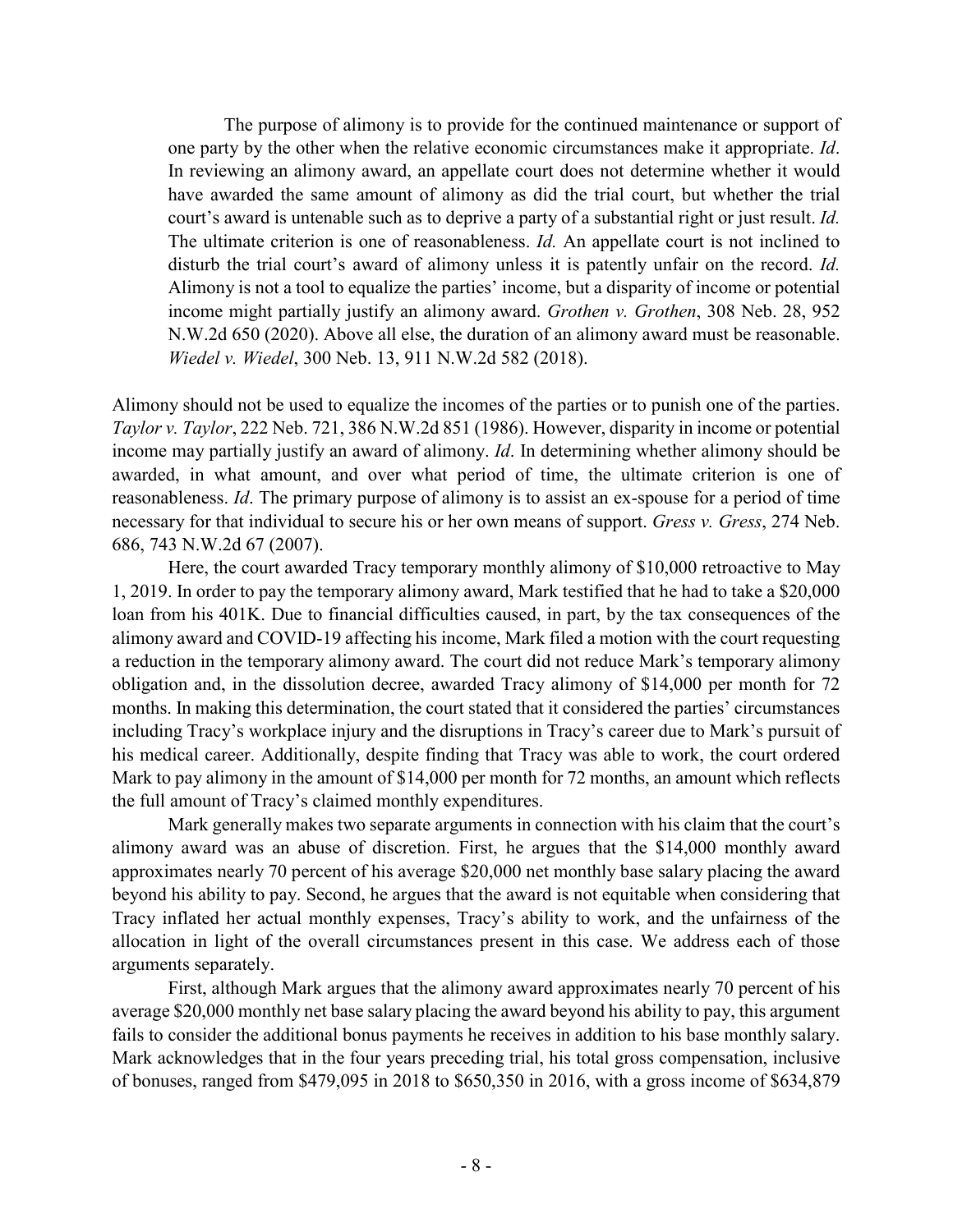in 2019. On average, when Mark's bonuses are considered in connection with his base salary, his after-tax income is sufficient to cover both the alimony award and his acknowledged personal monthly expenses of \$14,000. Although Mark will need to budget his bonus payments to account for the timing of his \$14,000 monthly alimony obligation, the record does not present a situation where Mark is unable to afford the alimony award. This specific argument fails.

Mark next argues that the award is not equitable when considering the inflation of Tracy's actual monthly expenses, her ability to work in the future, and the unfairness of the allocation in light of the overall circumstances here. Again, we will address each of those arguments.

Mark first argues that Tracy's proposed monthly expenditures were over inflated. Tracy's proposed monthly expenditures appear to be derived from her expense sheet in her amended pretrial memorandum listed as Exhibit 115. In that exhibit, Tracy itemized expenditures totaling \$10,154 per month and argued at trial the expenditures do not take into account her new monthly obligation once she takes over her own health insurance premium, a car payment when she replaces her 11-year-old vehicle, and the numerous repair costs she has in connection with her house which both parties agreed was in need of substantial repair. She estimated her total obligation would approximate nearly \$14,000 per month. Mark takes issue with numerous individual purported monthly expenditures such as her monthly pet bill, gift allowances, retirement contributions, clothing allowance, restaurant and food allowance, and monthly mortgage obligation (once it is refinanced), all of which he claims were inflated. But Mark does not take issue with his own proposed monthly expense obligation of \$14,000 which he claimed was not inflated. The reality is, as the district court noted, both individuals had become accustomed to significant personal spending habits during their 25-year marriage as reflected by the lack of general assets to be divided by the court. Under these circumstances, we cannot say the court abused its discretion in not finding that Tracy's monthly expense allowance was overinflated at the time of trial.

Second, Mark argues that the court clearly found that Tracy had worked and would continue to have the capacity to work, as evidenced by awarding 50-year-old Tracy six years of alimony, yet the court did not account for Tracy's earning capacity in awarding Tracy alimony equal to the full amount of her claimed monthly expenses for six years. We acknowledge the logic of this argument in that the alimony awarded by the district court fully covers Tracy's proposed monthly expenditures for six years without regard to the production of income by her during that period. As it relates to this issue, we agree with the district court that, notwithstanding Tracy's claimed inability to work, the record supports a finding that Tracy can return to work in some capacity in the future. That said, Tracy will need some period of time to renew her nursing license or pursue a different occupation and find suitable employment which will sustain her after her alimony award expires in six years. We consider those factors along with the factors set forth in Mark's third argument below in rendering our opinion in connection with this argument grounded in the equity of the award.

In his third argument, Mark contends that, when considering his income over the past four years, his average annual gross income, adjusted for taxes, results in Mark paying nearly 45 percent of his net income to Tracy for the next six years. He argues that when considering all the circumstances, including the fact that Tracy can work, the award constitutes an abuse of discretion.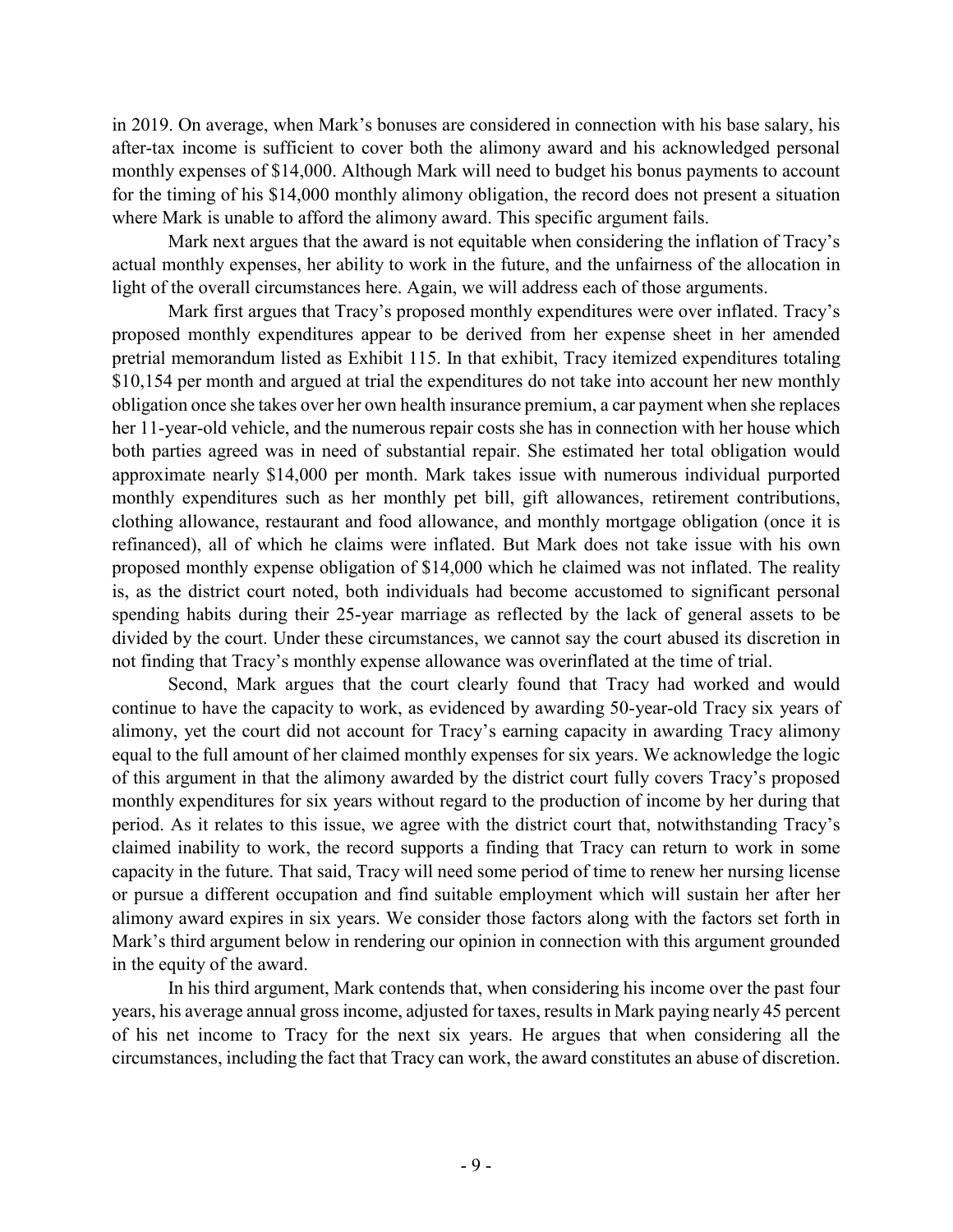In reviewing this award, we are confronted with three significant points of law. First, in reviewing an alimony award, an appellate court does not determine whether it would have awarded the same amount of alimony as did the trial court, but whether the trial court's award is untenable such as to deprive a party of a substantial right or just result. *Dooling v. Dooling*, 303 Neb. 494, 930 N.W.2d 481 (2019). Second, we note this court's own acknowledgement that there is little guidance in Nebraska jurisprudence relating to alimony awards in high income cases. *Titus v. Titus*, 19 Neb. App. 751, 811 N.W.2d 318 (2012). Third, is the Nebraska Supreme Court's statement in *Kelly v. Kelly,* 246 Neb. 55, 65, 516 N.W.2d 612, 618 (1994), where the court addressed an alimony award where, similar to the instant case, there was a significant disparity between the parties' incomes. The court stated:

It is important to recognize that although the wife is fortunate enough to be able to reenter her career, her income potential is approximately a third of that of the husband. The district court's alimony award tends to even out that disparity and provides the wife with the means to partially recapture the standard of living that she and the husband jointly put together during their 19 years of marriage. Under the circumstances, the district court's award cannot be said to have constituted an abuse of discretion.

This court cited *Kelly, supra*, in *Schnackel v. Schnackel*, 27 Neb. App. 789, 815-16, 937 N.W.2d 234, 256 (2019), holding that:

Likewise, here, although [appellee/cross-appellant wife] has the potential to reenter the workforce and earn a living, her earning potential is significantly less than [that of appellant/cross-appellee husband]. In fact, according to the district court's income calculations, [appellant/cross-appellee husband] earns more per month than [appellee/cross-appellant wife] could potentially earn in 1 year. Moreover, the parties had a long-term marriage, during which they enjoyed a certain standard of living. As in *Kelly v. Kelly, supra*, the alimony awarded to [appellee/cross-appellant wife] will allow her to partially recapture that standard of living, while assisting her in maintaining marital property awarded to her such as the marital home. When considering the factors related to an alimony award, we conclude that the district court's alimony award was not an abuse of discretion.

We reach a similar conclusion here. Although the monthly alimony award provides significant time for Tracy to pursue her nursing license or other occupation and eventual employment while sustaining the standard of living Tracy and Mark established, it also provides some balance during the transitional years to allow Tracy to obtain the employment that she will need to sustain herself once the alimony award ends after six years. When considering these matters, and the factors related to an alimony award, we conclude that the district court's alimony award was not an abuse of discretion.

## ATTORNEY FEES AND EXPERT FEES

Mark next argues that the district court erred in ordering Mark to pay \$60,000 in attorney fees and \$8,763.76 in expert fees. Mark also contends that the court erred in ordering him to pay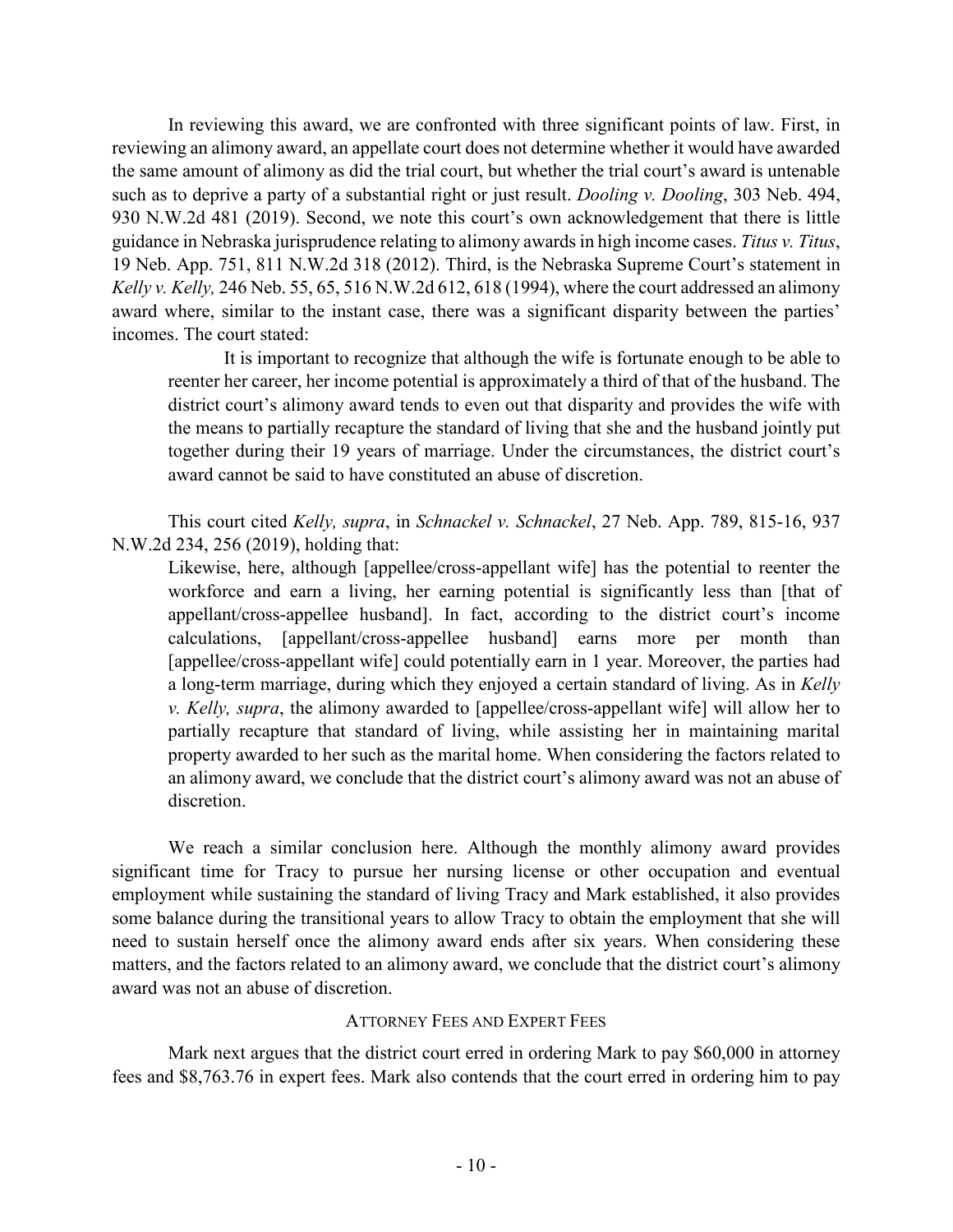\$15,000 in appellate attorney fees, however, the record does not include an order awarding Tracy \$15,000 in appellate attorney fees.

An appellant has the duty of presenting a record on appeal which supports his or her assigned errors. See *Rodriguez v. Surgical Assocs.*, 298 Neb. 573, 905 N.W.2d 247 (2018). Since the record before this court does not include an order awarding Tracy \$15,000 in appellate attorney fees, we cannot review that portion of his claim for error. Consequently, we review only Mark's claim that the district court erred in requiring Mark to pay \$60,000 of Tracy's attorney fees and \$8,763.76 in expert fees.

Attorney fees and expenses may be recovered only where provided for by statute or when a recognized and accepted uniform course of procedure allows recovery of attorney fees. *Moore v. Moore*, 302 Neb. 588, 924 N.W.2d 314 (2019). Attorney fees shall be awarded against a party who alleged a claim or defense that the court determined was frivolous, interposed any part of the action solely for delay or harassment, or unnecessarily expanded the proceeding by other improper conduct. *Id*. See Neb. Rev. Stat. § 25-824 (Reissue 2016).

A uniform course of procedure exists in Nebraska for the award of attorney fees in dissolution cases, and as a matter of custom, attorney fees and costs are awarded to prevailing parties. *Moore v. Moore, supra*. In an action involving a marital dissolution decree, the award of attorney fees is discretionary with the trial court, is reviewed de novo on the record, and will be affirmed in the absence of an abuse of discretion. *Id*. In awarding attorney fees in a dissolution action, a court shall consider the nature of the case, the amount involved in the controversy, the services actually performed, the results obtained, the length of time required for preparation and presentation of the case, the novelty and difficulty of the questions raised, and the customary charges of the bar for similar services. *Id.*

It is not strictly necessary for an applicant for attorney fees to introduce specific evidence to support an award of attorney fees, but before an award of attorney fees will be affirmed on appeal, the record must contain the information that shows that the award is within the range of the trial court's discretion. *Garza v. Garza*, 288 Neb. 213, 846 N.W.2d 626 (2014). If the record, including the pleadings, discovery documents, attorney affidavits, or other introduced evidence, supports the award and shows that the requested fee is not unreasonable, then the reviewing court will not find that fee untenable or an abuse of discretion. *Id*.

Ordinarily, an improper calculation of attorney fees requires a remand in order to reconfigure the award. *Seldin v. Estate of Silverman*, 305 Neb. 185, 939 N.W.2d 768 (2020). However, when the record is sufficiently developed that a reviewing court can apply the law to the facts and calculate a fair and reasonable fee without resorting to remand, that route is available to the appellate court. *Id*.

Here, the district court awarded attorney fees to be paid to Tracy within 30 days stating that it was reasonable because

This divorce and trial were overly lengthy and complicated by [Mark's] attempt to force an action for dissolution of marriage into an action to adjudicate whether [Tracy] is disabled. This increased the expert and attorneys' fees in connection herein. [Mark] shall reimburse [Tracy] for the expert fees incurred in the amount of \$8,763.76 and shall pay \$60,000.00 toward [Tracy's] attorney fees incurred in association with this issue.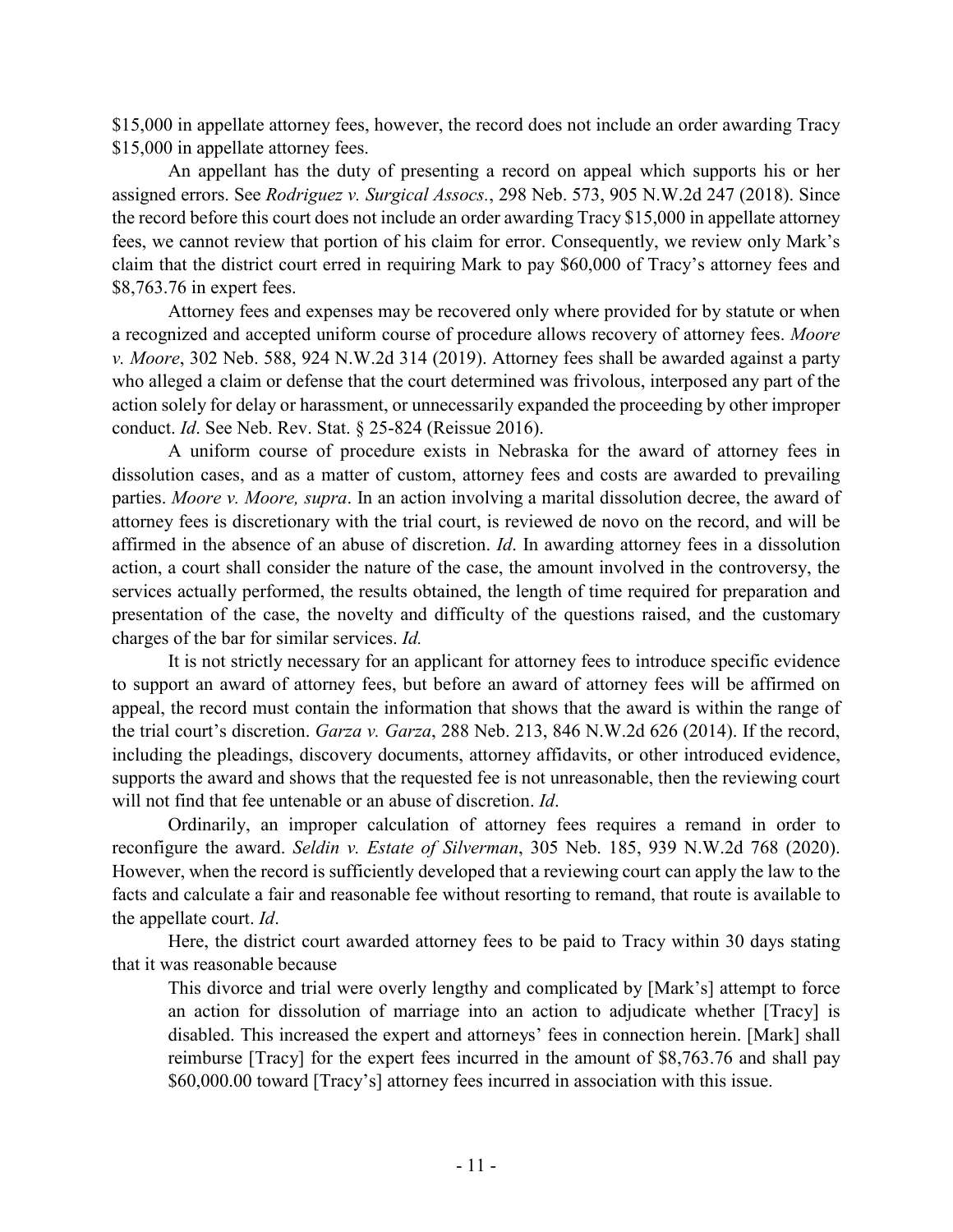On January 7, 2020, the court previously ordered Mark to pay Tracy's attorney fees of \$7,500 and expert fees of \$2,500 relating to the same issue which Mark subsequently paid.

The consideration of earning capacity has historically been of importance in dissolution cases. See, *Gleason v. Gleason*, 218 Neb. 629, 357 N.W.2d 465 (1984) (earning capacity of both parties in dissolution of marriage is proper inquiry and consideration by court); *Baird v. Baird*, 196 Neb. 124, 241 N.W.2d 543 (1976) (one of factors to be considered in determining whether award of alimony should be made is ability of supported party to engage in gainful employment); *Sowder v. Sowder*, 179 Neb. 29, 136 N.W.2d 231 (1965) (reviewing court may not disregard spouse's earning capacity).

Here, Tracy placed her earning capacity at issue when she requested alimony and claimed she was unable to work as a result of her medical conditions. Mark's evidence and arguments regarding Tracy's ability to work was not only not frivolous, but was directly relevant to the considerations of the court placed at issue by Tracy. We also note that the court ordered Mark to pay the Citibank credit card debt. In February 2020, Tracy used the Citibank credit card in the amount of \$9,500 to pay what appears to be attorney fees as evidenced by a corresponding payment to her attorney in the amount of \$9,500 according to the attorney billing records.

When combined with the court's prior order requiring Mark to pay \$7,500 in attorney fees and \$2,500 in expert fees, the court's order effectively required Mark to pay \$77,000 of Tracy's attorney fees and \$11,263.26 in expert witness fees related to the proceeding and trial. Because we find that Mark's defense to Tracy's claim of disability was reasonable, we find that the court abused its discretion in requiring Mark to pay \$60,000 in attorney fees and \$8,763.76 in expert witness fees on that basis. Therefore, we reverse and vacate that award. And because Mark has already paid \$10,000 in fees from the January 7, 2020 order, and will extinguish what appears to be \$9,500 in Tracy's attorney fees through his court ordered obligation to pay off the CitiBank credit card, when combined with this court's decision to affirm the alimony award based upon Tracy's proposed monthly expenses in which Tracy claimed a monthly obligation related to paying her attorney fees, we find that no further attorney fee award relating to activity occurring in the district court is justified on this record.

## EXPERT TESTIMONY

Mark alleges that the district court erred in permitting Dr. Pierce to testify as an expert witness regarding Tracy's functional capacity and vocational abilities because he had been disclosed as a fact witness, not an expert witness. Mark argues that because Tracy failed to properly respond to an interrogatory he proffered, which required Tracy to disclose Dr. Pierce as an expert witness and the opinions he would offer, the district court should have precluded Dr. Pierce's testimony.

The basis for preclusion of improperly disclosed expert testimony was outlined by the Nebraska Supreme Court in *Norquay v. Union Pacific Railroad*, 225 Neb. 527, 407 N.W.2d 146 (1987). Therein, the court held:

As a sanction for noncompliance with Rule  $26(b)(4)(A)(i)$  [interrogatories] and the duty to supplement required by Rule  $26(e)(1)(B)$ , preclusion of an expert witness'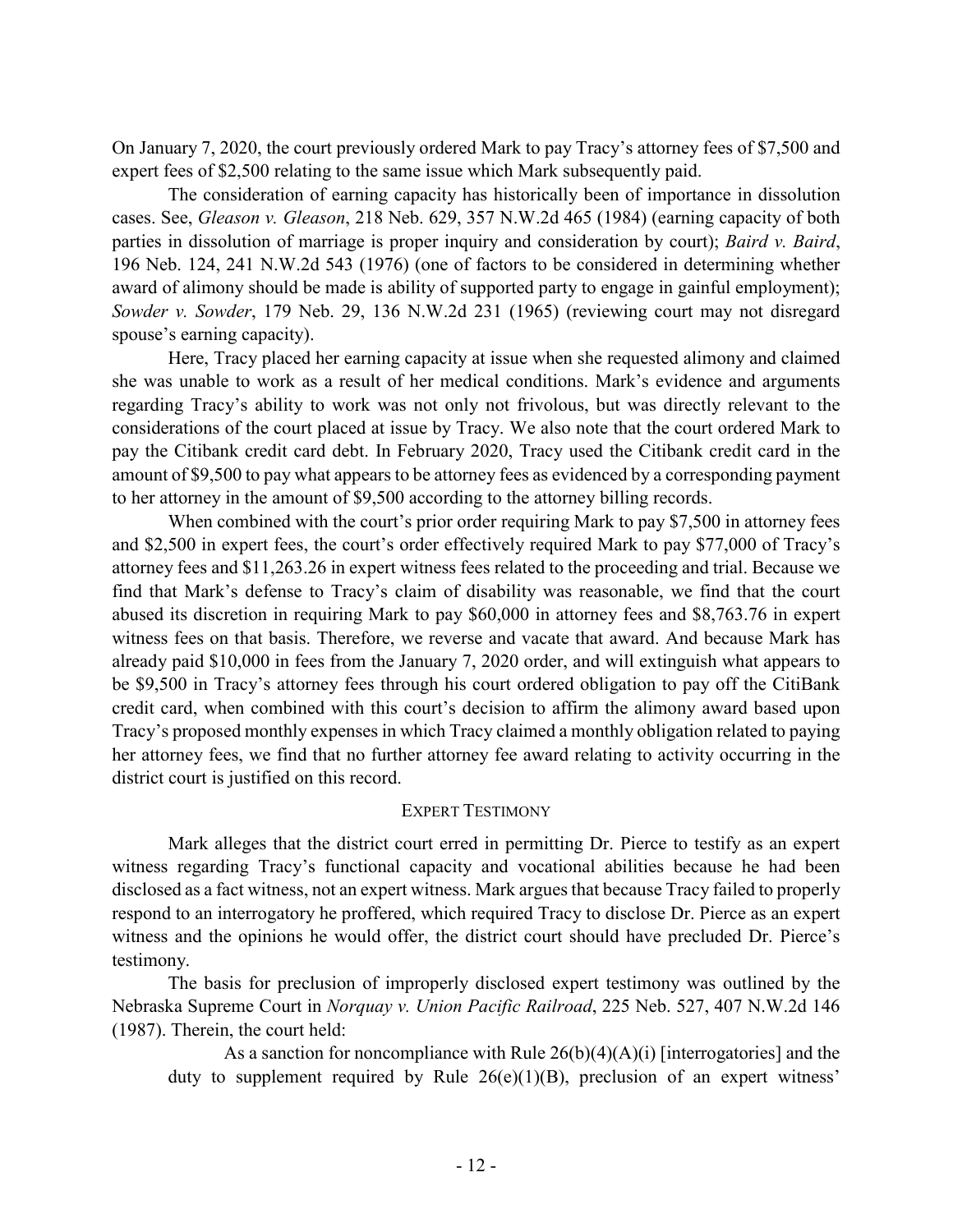testimony, insofar as such testimony concerns an opinion or facts known in the witness' capacity as an expert, may be an appropriate sanction under Rule 37(d). See, *Easley v. Anheuser-Busch*, *Inc*.*, supra*; *Murphy v. Magnolia Elec. Power Ass'n*, 639 F.2d 232 (5th Cir. 1981); *E.E.O.C. v. Kenosha Unified Sch. Dist. No. 1,* 620 F.2d 1220 (7th Cir. 1980). In a hierarchy of harshness in permissible sanctions under Rule 37, ranging from the least to the most harsh, preclusion of evidence lies somewhere between the reimbursement to an opposing party for expenses incurred as the result of noncompliance for discovery and dismissal or default judgment. See *Cine Forty-Second St. Theatre v. Allied Artists*, 602 F.2d 1062 (2d Cir. 1979). In determining whether to exclude testimony of an expert witness called by a party who has failed to comply with a request for discovery, the trial court should consider the explanation, if any, for the party's failure to respond, or respond properly, to a request for discovery concerning an expert witness; importance of the expert witness' testimony; surprise to the party seeking preclusion of the expert's testimony; needed time to prepare to meet the testimony from the expert; and the possibility of a continuance. See *Murphy v. Magnolia Elec. Power Ass'n*, *supra*. . . .

*Norquay v. Union Pacific Railroad*, 225 Neb. at 540, 407 N.W.2d at 155. The court further held: An appropriate sanction under Rule 37 is determined in the factual context of a particular case and is initially left to the sound discretion of the trial court, whose ruling on a request for sanction or a sanction imposed will be upheld in the absence of an abuse of discretion. See, *Easley v. Anheuser-Busch, Inc.*, 758 F.2d 251 (8th Cir. 1985); *Guidry v. Continental Oil Co.*, 640 F.2d 523 (5th Cir. 1981); *Fox v. Studebaker-Worthington, Inc.*, 516 F.2d 989 (8th Cir. 1975).

*Norquay v. Union Pacific Railroad*, 225 Neb. at 539, 407 N.W.2d at 155.

Here, after learning that Dr. Pierce's report had been circulated in connection with other discovery responses, the court ruled that preclusion was not warranted under the circumstances. We further note that Greene, Mark's vocational rehabilitation expert, reviewed and utilized Dr. Pierce's report when forming his opinion relating to its inaccuracies.

More importantly, as we mentioned above, the gravamen of Dr. Pierce's opinion was that Tracy could no longer work due to her medical conditions. The district court ultimately found that the opinion was inconsistent with Tracy's activity level and determined that Tracy could return to work. Moreover, following our de novo review, as we stated before, we agreed with the district court's determination that Tracy had the capacity to return to work.

In short, Dr. Pierce's testimony did not result in prejudice to Mark. See *Kvamme v. State Farm Mut. Auto. Ins. Co.,* 267 Neb. 703, 677 N.W.2d 122 (2004) (to constitute reversible error in civil case, wrongful admission of evidence must unfairly prejudice substantial right of litigant complaining about evidence admitted). This assignment of error fails.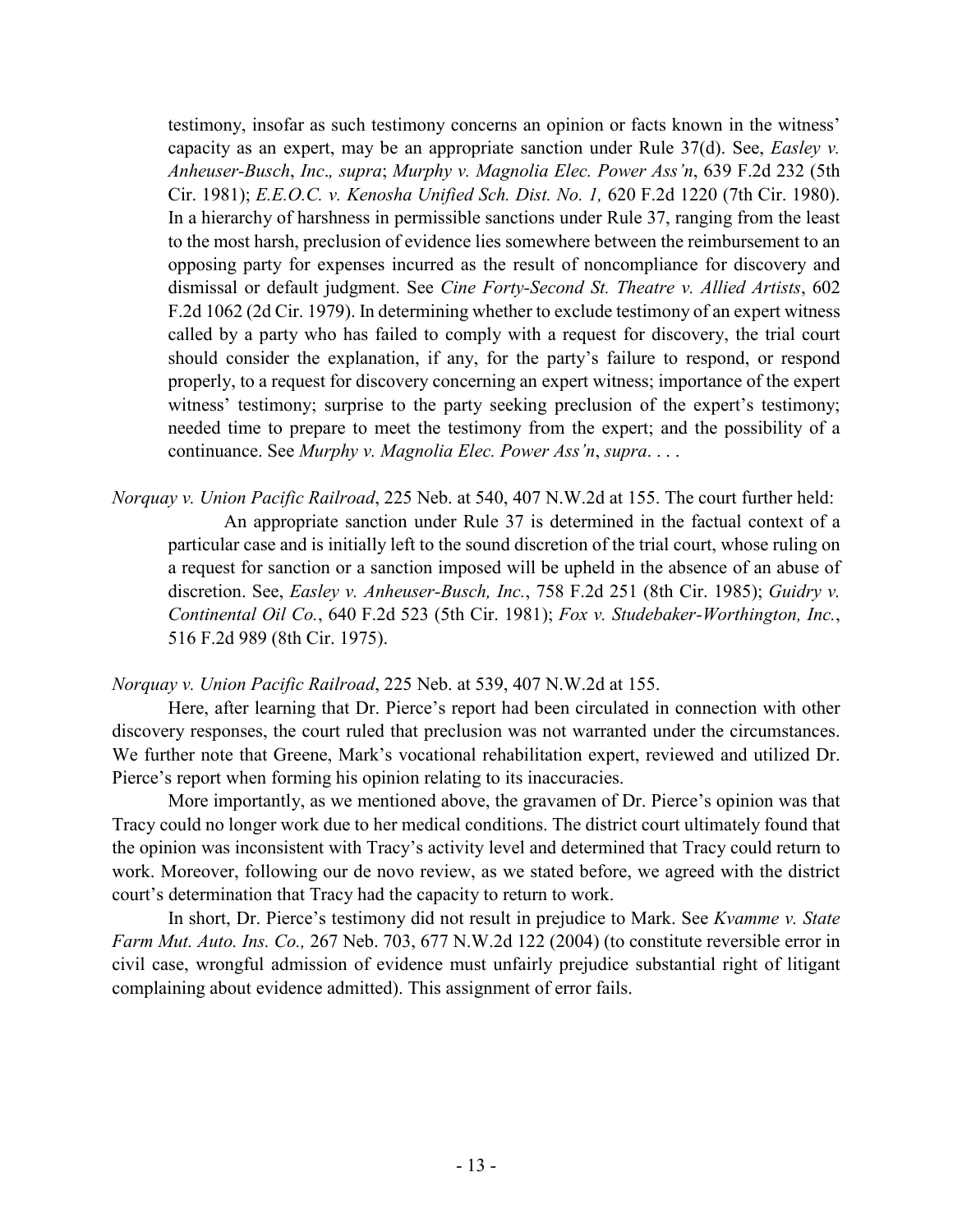#### MARK'S STUDENT LOAN DEBT

Mark's fourth assignment of error is that the district court abused its discretion in finding that his student loan debt was nonmarital property.

Under § 42-365, the equitable division of property is a three-step process. *White v. White*, 304 Neb. 945, 937 N.W.2d 838 (2020). The first step in the equitable division of property is to classify the parties' property as marital or nonmarital, setting aside the nonmarital property to the party who brought that property to the marriage. *Id.* The second step in the equitable division of property is to value the marital assets and marital liabilities of the parties. *Id.* The third step in the equitable division of marital property is to calculate and divide the net marital estate between the parties in accordance with the principles contained in § 42-365. *Id.* The ultimate test in determining the appropriateness of the division of property is fairness and reasonableness as determined by the facts of each case. *Id.* Further, debts, like property, ought to also be considered in dividing marital property upon dissolution. *Ramsey v. Ramsey*, 29 Neb. App. 688, 958 N.W.2d 447 (2021).

A marital debt is one incurred during the marriage and before the date of separation by either spouse or both spouses for the joint benefit of the parties. *Vanderveer v. Vanderveer*, 310 Neb. 196, 964 N.W.2d 694 (2021); *Fetherkile v. Fetherkile*, 299 Neb. 76, 907 N.W.2d 275 (2018). In that regard, Mark argues he incurred student loans both prior to, and after, the parties' marriage. Loan documents reflect that \$192,761.26 in student loans were disbursed after the marriage. Further, Mark argues that his testimony that a third of those loans was used to pay marital expenses was uncontradicted. He contends that, because Tracy benefited from his income generated through the procurement of these loans and more directly from the utilization of approximately a third of the loans to pay marital expenses, the court erred in assigning all such loans as nonmarital.

We recently addressed a similar argument in *Wright v. Wright*, 29 Neb. App. 787, 961 N.W.2d 834 (2021), wherein the appellant husband argued that he took an additional \$41,000 from his student loan during the marriage to cover marital debt, but neither party provided evidence on how that money was spent. To those facts, we held:

Marital debt includes only those obligations incurred during the marriage for the joint benefit of the parties. *Fetherkile v. Fetherkile*, 299 Neb. 76, 907 N.W.2d 275 (2018). As the parties discuss in their briefs on appeal, this court found in *Walker v. Walker*, 9 Neb. App. 694, 618 N.W.2d 465 (2000), that the district court did not abuse its discretion in finding student loan debt accrued during the marriage to be nonmarital where the parties disputed the extent to which the student loans were used for joint marital interests or the obligor's education. The record showed a student loan indebtedness of \$63,800, which was approximately \$20,000 in excess of the obligor's direct educational expenses. In that case, we noted the obligor took "with her all of the benefits of her law school education, and equity requires that she take with her those debts directly related to obtaining that degree." *Id.* at 700, 618 N.W.2d at 471. This holding demonstrates the importance of presenting a sufficient record that establishes the distribution and utilization of student loans incurred during the marriage.

Despite [the appellant husband's] assertion on appeal that certain amounts of his loan were directly paid to the school and that the entirety of the \$40,622.80 was for joint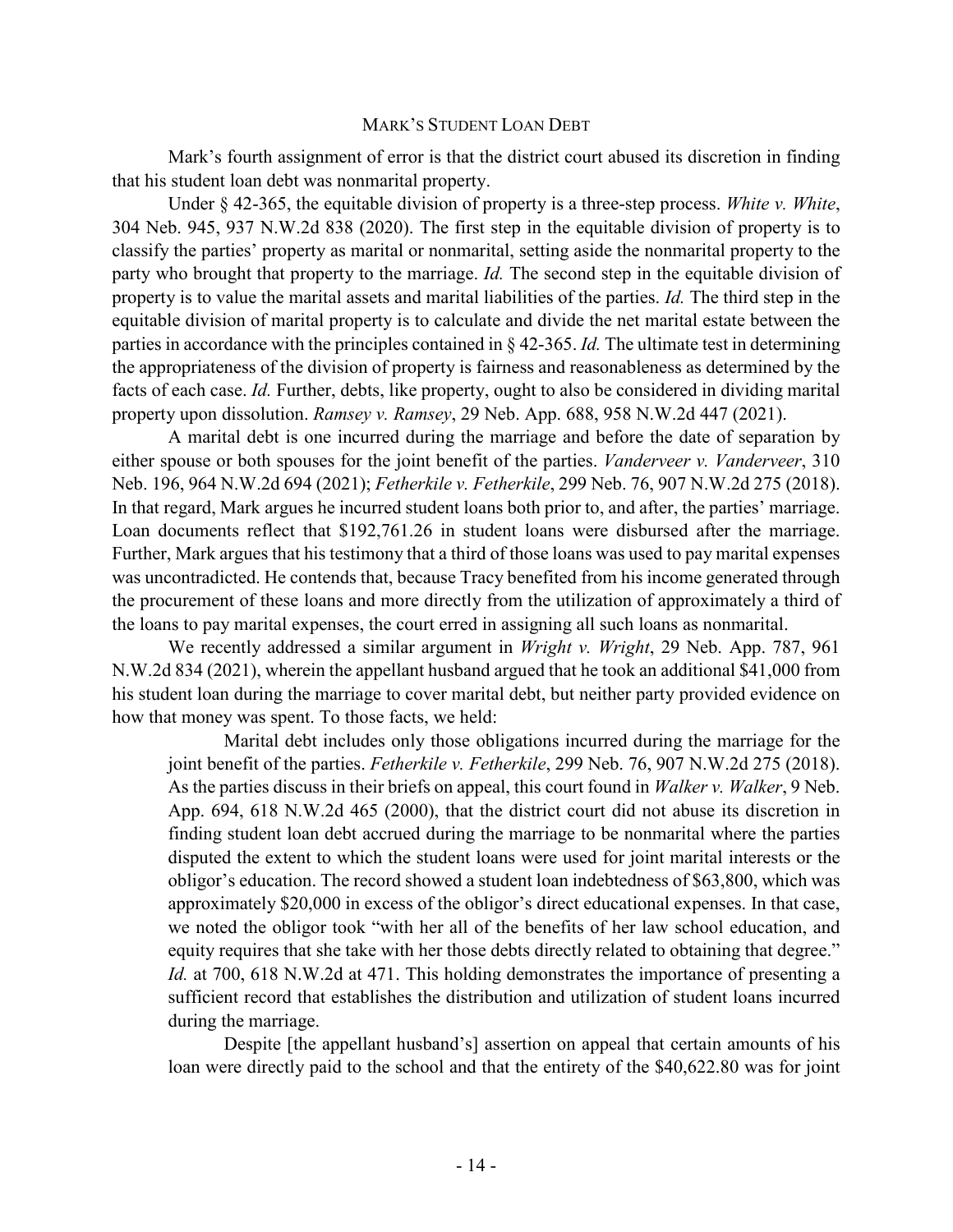marital benefit, we have before us neither any sort of itemization of the student loan proceeds nor records of tuition payments to the school or other educational costs that would identify whether or not the deposited amounts were in excess of such costs, thus making them available to use for joint marital expenses. The record does not contain any accounting for how the student loan proceeds deposited into the joint account were utilized during the marriage. Rather, the record before us shows only that \$40,622.80 was deposited into the parties' joint account while [the appellant husband] was in school and that there remains an outstanding balance on Lucas' student loans. [The appellant husband] asserts that these facts, without further context, compel this court to attribute the \$40,622.80 to the marital estate as a marital debt. In effect, [the appellant husband] asks this court to assume the \$40,622.80 went to the joint benefit of the parties purely through its presence in the joint account. However, the evidence does not indicate whether the deposited proceeds went toward [the appellant husband's] education or support for the family while he was in school. In the absence of further evidence and context regarding [the appellant husband's] student loans, we cannot say the district court abused its discretion in not attributing any amount of [the appellant husband's] student loan debt to the marital estate.

## *Wright v. Wright*, 29 Neb. App. 787, 806-08, 961 N.W.2d 834, 848-49 (2021).

We reach a similar conclusion here. Mark will continue to receive the benefit of his education long into the future. And having not provided evidence other than a general estimate of the current loan proceeds spent on marital expenses, applying the rationale set forth in *Wright, supra*, we cannot say the court's determination here was inequitable or an abuse of discretion. This assignment of error fails.

## ALLOCATION OF RETIREMENT ACCOUNTS

In assessing the three-step formula for the division of assets articulated above, Mark's final argument is that the court erred in dividing the parties' marital property by awarding Mark all the retirement accounts, allocating most of the debts to him, and awarding Tracy nearly all the cash assets.

The basis of Mark's argument is that the combination of the alimony award, the attorney fee award, the allocation of all the unsecured debt to Mark, and the provision of the retirement accounts to him, inequitably left him in a position where he had insufficient cash assets to meet his own obligations. On the basis of our findings as more fully set forth herein, we disagree with Mark's assertion that, pursuant to the final division of property and alimony award, Mark is unable to adequately meet his obligations. More specifically, having reversed and vacated the portion of the district court's order requiring Mark to pay Tracy additional attorney fees and expert witness fees; having determined that Mark does generate sufficient income to pay his alimony and personal obligations; and having affirmed all other portions of the decree including the award of \$91,033.92 in proceeds to Mark from the sale of his Lincoln home, we find Mark's argument that he has insufficient cash to meet his obligations following the court's division of assets fails.